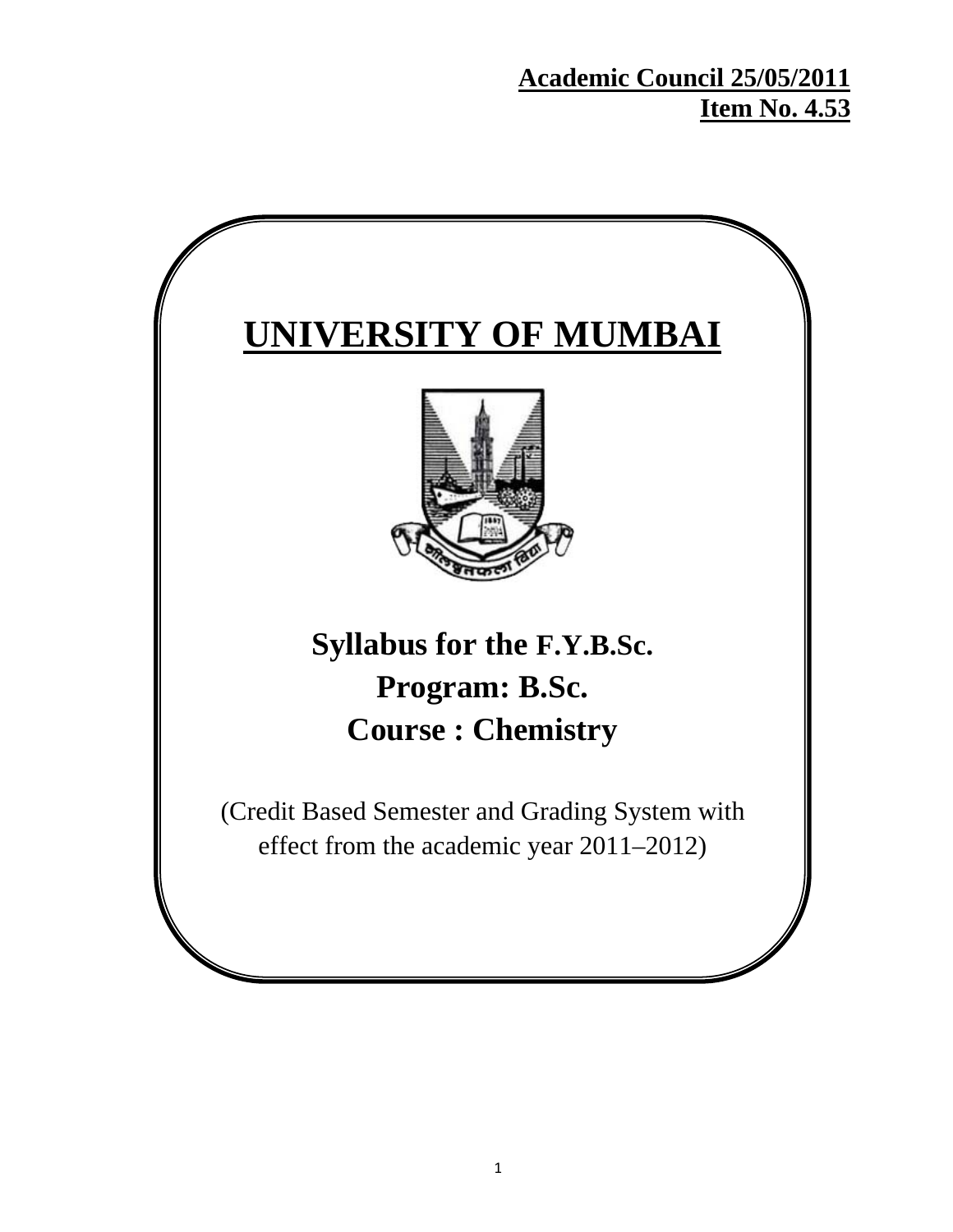## **F.Y.B.Sc. Chemistry Syllabus Restructured for Credit Based and Grading System To be implemented from the Academic year 2011-2012**

### **SEMESTER I**

| <b>Course Code</b> | Unit         | <b>Topics</b>                                                                                               | <b>Credits</b> | L / Week |
|--------------------|--------------|-------------------------------------------------------------------------------------------------------------|----------------|----------|
|                    |              | <b>Study Of States Of Matter</b>                                                                            |                |          |
| <b>USCH101</b>     | $\mathbf{I}$ | Scope And Importance Of Inorganic<br>Chemistry<br>Periodic Table<br><b>Concepts Of Qualitative Analysis</b> | $\overline{2}$ |          |
|                    | III          | Bonding And Structure Of Organic<br>Compounds<br>Nomenclature Of Organic<br>Compounds                       |                |          |
|                    |              | Thermodynamics<br>Presentation Of Experimental Data                                                         |                |          |
| <b>USCH102</b>     | $\mathbf{I}$ | Chemical Bonding And Molecular<br>Structure                                                                 | $\overline{2}$ |          |
|                    | III          | <b>Mechanism Of Organic Reactions</b><br><b>Alkanes And Cycloalkanes</b>                                    |                |          |
| <b>USCHP1</b>      |              |                                                                                                             |                |          |

#### **SEMESTER II**

| <b>Course Code</b> | <b>UNIT</b><br><b>Topics</b> |                                                                                                                    | <b>Credits</b> | L/Week |
|--------------------|------------------------------|--------------------------------------------------------------------------------------------------------------------|----------------|--------|
|                    |                              | <b>Chemical Kinetics Photochemistry</b>                                                                            |                |        |
| <b>USCH201</b>     | $\mathbf{I}$                 | <b>Chemistry of Coordination</b><br>Compounds, Comparative Chemistry<br>of Group 13 Elements                       | $\mathbf 2$    |        |
|                    | III                          | <b>Stereochemistry Of Organic</b><br>Compounds Alkenes, Cycloalkenes,<br>Alkadienes, and Alkynes                   |                |        |
| <b>USCH202</b>     |                              | <b>Chemical Calculations</b><br><b>Introduction To Molecular</b><br>Spectroscopy                                   |                |        |
|                    | $\mathbf{I}$                 | Basic Bio Inorganic Chemistry<br><b>Environmental Chemistry</b><br>Comparative Chemistry Of<br>Group 14 Elements   | 2              |        |
|                    | III                          | Aromaticity and Aromatic<br>Hydrocarbons<br>Reactions Of Aliphatic Organic<br>Compounds and their Interconversions |                |        |
| <b>USCHP2</b>      |                              |                                                                                                                    |                | 6      |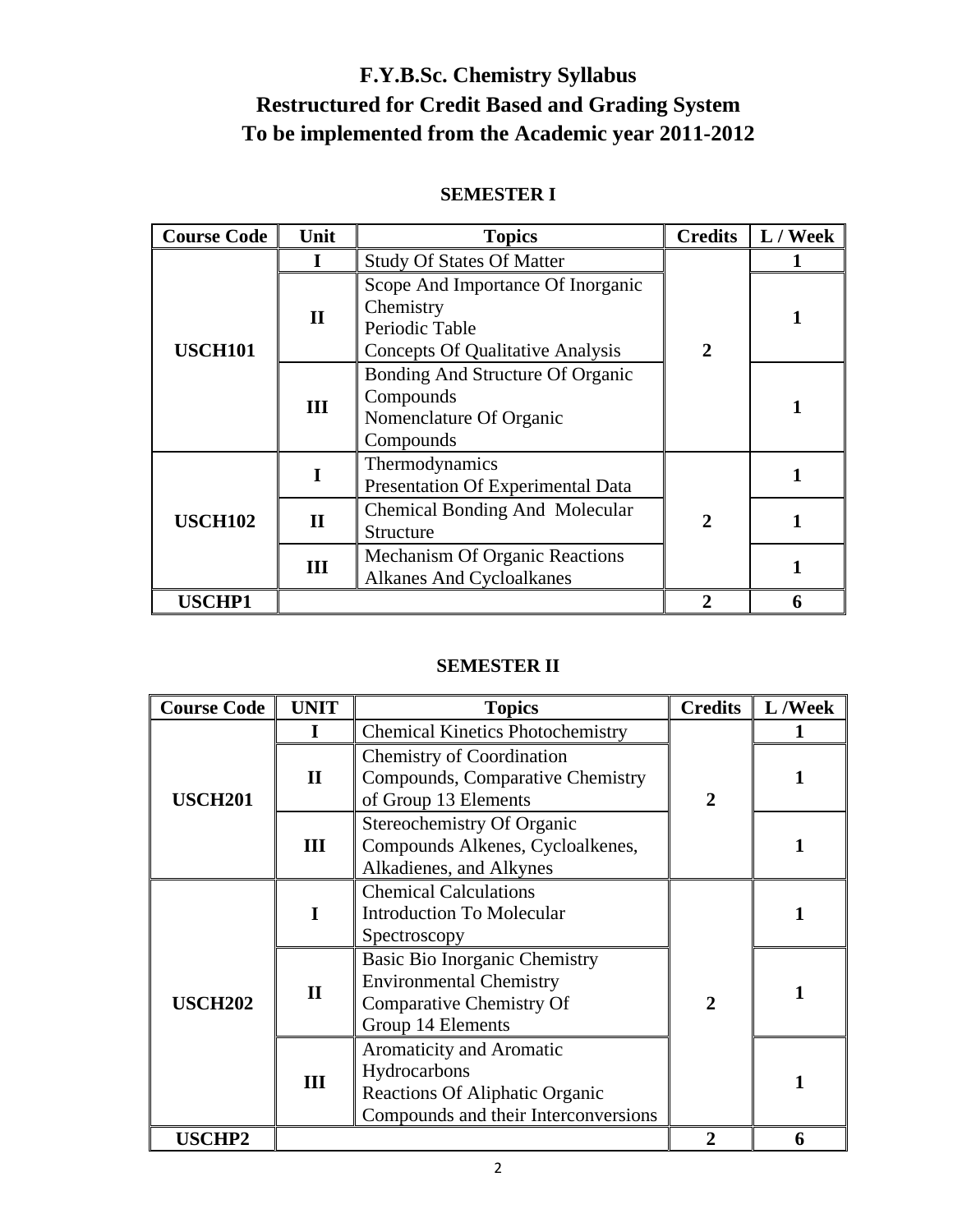### **F.Y.B.Sc. Chemistry Syllabus modified for Credit System To be implemented from the Academic year 2011-2012**

### **Semester I**

| Credits<br>Course Code                                                                      |                        |                    |
|---------------------------------------------------------------------------------------------|------------------------|--------------------|
| 2 Credits                                                                                   |                        |                    |
| <b>USCH101</b>                                                                              | (45 lectures)          |                    |
| Unit I:                                                                                     |                        | <b>15 Lectures</b> |
| <b>Study of States Of Matter:-</b>                                                          |                        |                    |
| Gases : Introduction, ideality and kinetic theory of gases (only postulates), gas           |                        |                    |
| laws, Maxwell's distribution of velocities (graph & qualitative discussion), real           |                        |                    |
| gases, compressibility factor, Boyle temperature, van der Waals equation of                 |                        |                    |
| state, critical phenomena, liquefaction of gases based on Joule Thomson effect.             |                        |                    |
| Liquids: Introduction, study of viscosity and its determination using Ostwald's             |                        |                    |
| study of surface tension and its<br>viscometer,                                             | determination<br>using |                    |
| Stalagmometer.                                                                              |                        |                    |
| <b>Solid</b> : Introduction, amorphous and crystalline solids, crystallography, Crystal     |                        |                    |
| systems, concept of space lattice and unit cell.                                            |                        |                    |
| Unit II                                                                                     |                        | <b>15 Lectures</b> |
| 1) Scope and Importance of Inorganic Chemistry,                                             |                        |                    |
| 2) Periodic Table and periodicity of properties : Long form of periodic                     |                        |                    |
| table, Atomic and ionic radii; Lionization of atoms: (formation of cations                  |                        |                    |
| and anions), Effective nuclear charges and its calculation using Slater's                   |                        |                    |
| rules; Electronegetivity and its determination by Pauling's, and Mulliken's                 |                        |                    |
| methods (numerical problems expected); Polarizability (Fajan's rules)                       |                        |                    |
| 3) Concepts of Qualitative Analysis : Types of qualitative analysis, Factors                |                        |                    |
| affecting precipitation equlibria (solubility product) in qualitative analysis              |                        |                    |
| (Numerical problems expected), Common ion effect; pH Complexation;                          |                        |                    |
| Ionic strength; (uncommon ion effect), Oxidation states                                     |                        |                    |
| (Examples to illustrate the abovementioned factors may be selected form the                 |                        |                    |
| schemes for qualitative analysis in the laboratory work)                                    |                        |                    |
| Unit III                                                                                    |                        | <b>15 Lectures</b> |
| 1) Bonding and Structure of Organic Compounds                                               |                        |                    |
| Allotropy of carbon: Structure and properties of diamond, graphite,<br>1.1                  |                        |                    |
| fullerenes, carbon nanotubes.                                                               |                        |                    |
| Hybridization: $sp^3$ , $sp^2$ , sp hybridization of carbon and nitrogen; $sp^3$ and<br>1.2 |                        |                    |
| $sp2$ hybridizations of oxygen in Organic compounds.                                        |                        |                    |
| Overlap of atomic orbitals: Overlaps of atomic orbitals to form o and II<br>1.3             |                        |                    |
| bonds, shapes of organic molecules.                                                         |                        |                    |
| Electronic effects in organic molecules: Polarization or Inductive effect<br>1.4            |                        |                    |
| - Nature; polarity of a covalent bond, dipole moment and its effect on                      |                        |                    |
| properties of molecules, such as m.p./b.p., solubility; Polarizability                      |                        |                    |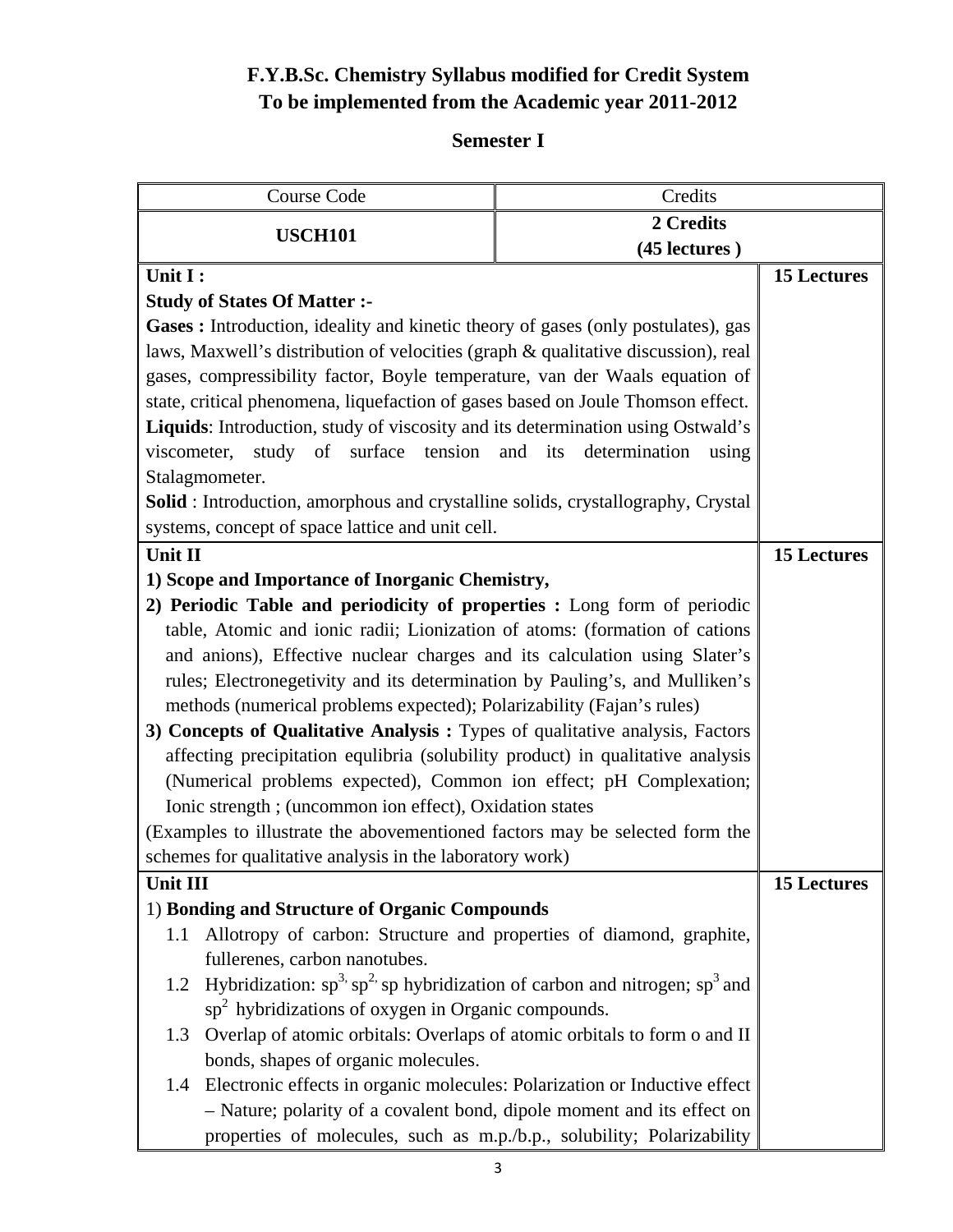effect; Delocalized bonds – Resonance, drawing of resonance structures of different conjugated systems, resonance energy and stability of conjugated systems; Hyperconjugation. 1.5 Bonds weaker than a convalent bond: Hydrogen bond – nature, effect of on m.p./b.p., solubility in water; van der Waals forces. 1.6 Structure of common functional groups: Geometry and electronic structure in order to understand their reactivity. **2) Nomenclature of organic compounds**  2**.**1 Functional groups and types of organic compounds, basic rules of IUPAC nomenclature. 2.2 Nomenclature of mono- and bi-functional compounds on the basis of priority order, pof the following classes of compounds: alkanes, alkenes, alkynes, haloalkanes, alcohols, ethers, aldehydes, ketones, carboxyclic ascids, carboxylic acid derivaties (acid halides, esters, anhydrides, amides), nitro compounds, nitriles and amines; including their cyclic analogues. 2.3 Nomenclature of aromatic compounds: mono-, di-, and polysubstituted benzenes, with not more than two functional groups. Monosubstituted fused polycyclic arenas – naphthalence, anthracene, and phenanthrene.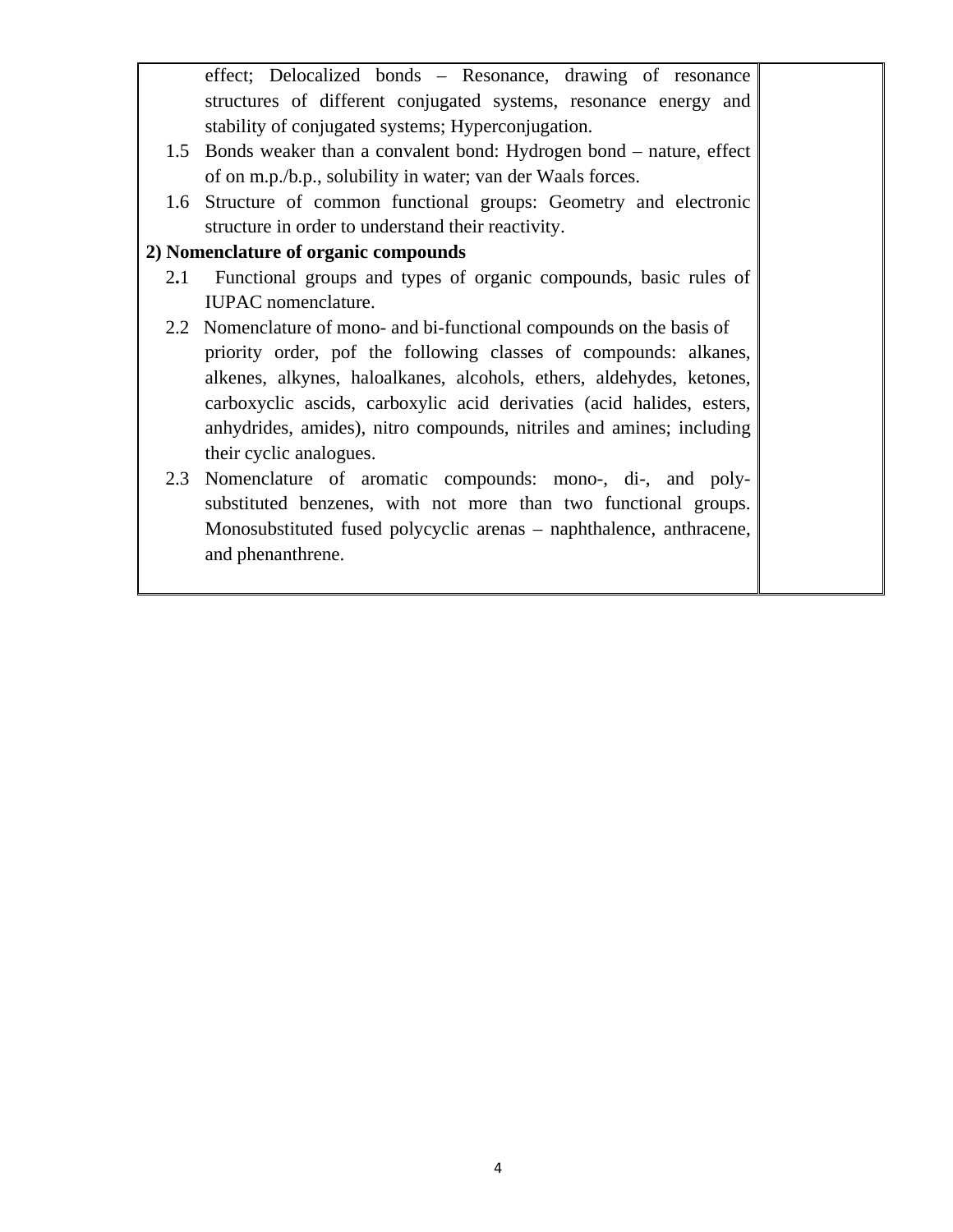| Course Code                                                                                                                                                                                                                                                                                                                                                                                                                                                                                                                                                                                                                                                                                                                                                                                                                                                                                                                                                                                                                                                                                                                                                                                                                                                                                                                                                                                                                                                                                                                                                  | Credits                    |                       |
|--------------------------------------------------------------------------------------------------------------------------------------------------------------------------------------------------------------------------------------------------------------------------------------------------------------------------------------------------------------------------------------------------------------------------------------------------------------------------------------------------------------------------------------------------------------------------------------------------------------------------------------------------------------------------------------------------------------------------------------------------------------------------------------------------------------------------------------------------------------------------------------------------------------------------------------------------------------------------------------------------------------------------------------------------------------------------------------------------------------------------------------------------------------------------------------------------------------------------------------------------------------------------------------------------------------------------------------------------------------------------------------------------------------------------------------------------------------------------------------------------------------------------------------------------------------|----------------------------|-----------------------|
| <b>USCH102</b>                                                                                                                                                                                                                                                                                                                                                                                                                                                                                                                                                                                                                                                                                                                                                                                                                                                                                                                                                                                                                                                                                                                                                                                                                                                                                                                                                                                                                                                                                                                                               | 2 Credits<br>(45 lectures) |                       |
| Unit I : Thermodynamics :<br>First law of thermodynamics, internal energy, enthalpy, isothermal and adiabatic<br>processes, P-V-T relation for adiabatic process, second law of thermodynamics, need<br>for the law,, Carnot's cycle, mechanical efficiency, concept of entropy, physical<br>significance of entropy, entropy changes accompanying change of state and transtition,<br>Helmholtz and Gibb's free energies, relation between them, criteria of spontaneity.<br><b>Presentation Of Experimental Data:</b><br>i) Graphical representation of experimental data: equation of straight line, slope and<br>intercept and their significance. (with relevant examples)<br>ii) Significant figures: concept, rules and examples                                                                                                                                                                                                                                                                                                                                                                                                                                                                                                                                                                                                                                                                                                                                                                                                                      |                            | 15<br><b>Lectures</b> |
| Unit II : Chemical Bonding and molecular structure<br>Ionic Bond: Formation of ionic bond, lattice energy, salvation energy, Bord-Haber<br>cycle and Kapustinski's equation (Numerical Problems expected)<br>Covalent Bond:- Lewis electron dot structures; single and multiple bonding, coordinate<br>bond<br>Valence Bond theory :- Sigma and pi-bonding, Theory of hybridization, with respect to<br>equivalence of contributing atomic orbital in following examples: $CH_4$ , NH <sub>3</sub> and H <sub>2</sub> O,<br>Energetics of hybridization:sp, $sp^2$ , $sp^3$ , Types of hybridization:sp, $sp^2$ , $sp^3$ , with<br>illustrations like $BeCl2$ ,<br>$BF_3$ , $SiCl_4$<br>Shapes of Chemical species on the basis of V.S.E.P.R. Theory:- like NH <sub>3</sub> , CIF <sub>3</sub> , BrF <sub>5</sub> ,<br>$ICI2-1, TeF5-1, PX3 (X=halides),$                                                                                                                                                                                                                                                                                                                                                                                                                                                                                                                                                                                                                                                                                                    |                            | 15<br><b>Lectures</b> |
| Unit III :<br>1. Mechanism of Organic Reactions<br>1.1 Bondbreaking processes: Representation of electronic movement by<br>curved arrows, Homolytic and heterolytic fissions, Assigning of formal charge<br>to given atom.<br>1.2 Formation, Structure an stability of carbocations, carbanions and carbon radicals.<br>1.3 Types of reagents: Electrophiles and nucleophiles; Acids and bases: Lowry-<br>Bronsted and Lewis concepts, carbon acids; Classifications of reactions on the<br>basis of mechanisms.<br>1.4 Study of mechanisms: (a) $S_N1$ and $S_N2$ reactions – Effect of structure of substrate,<br>leaving group, solvent, nucleophile. (b) aldol reaction – Base catalysed simple<br>and crossed aldol reactions of aldehydes and ketones.<br>2. Alkanes and Cycloalkanes<br>2.1 Omtrpdictopm: applications of alkanes and cycloaikanes, general formula, lack<br>of reactivity in alkanes. Concept of angle strain-stability and reactivity of<br>cycloalkanes up to 6 C atoms.<br>2.2 Sources: Petroleum oil – Composition, refining, cracking – thermal and<br>hydrothermal, thermodynamics in the process, reformation; Natural gas -<br>importance of methane.<br>2.3 Physical properties<br>2.4 Chemical properties: Combustion–alkanes as fuel, heat of combustion, octance<br>number concept, anticknocking agents, fuel related issues-depletion of<br>feedstocks, pollution; Isomerization; Free radical halogenation-mechanism,<br>thermodynamics, factors affecting product distribution, reactivity-selectivity<br>principle. |                            | 15<br><b>Lectures</b> |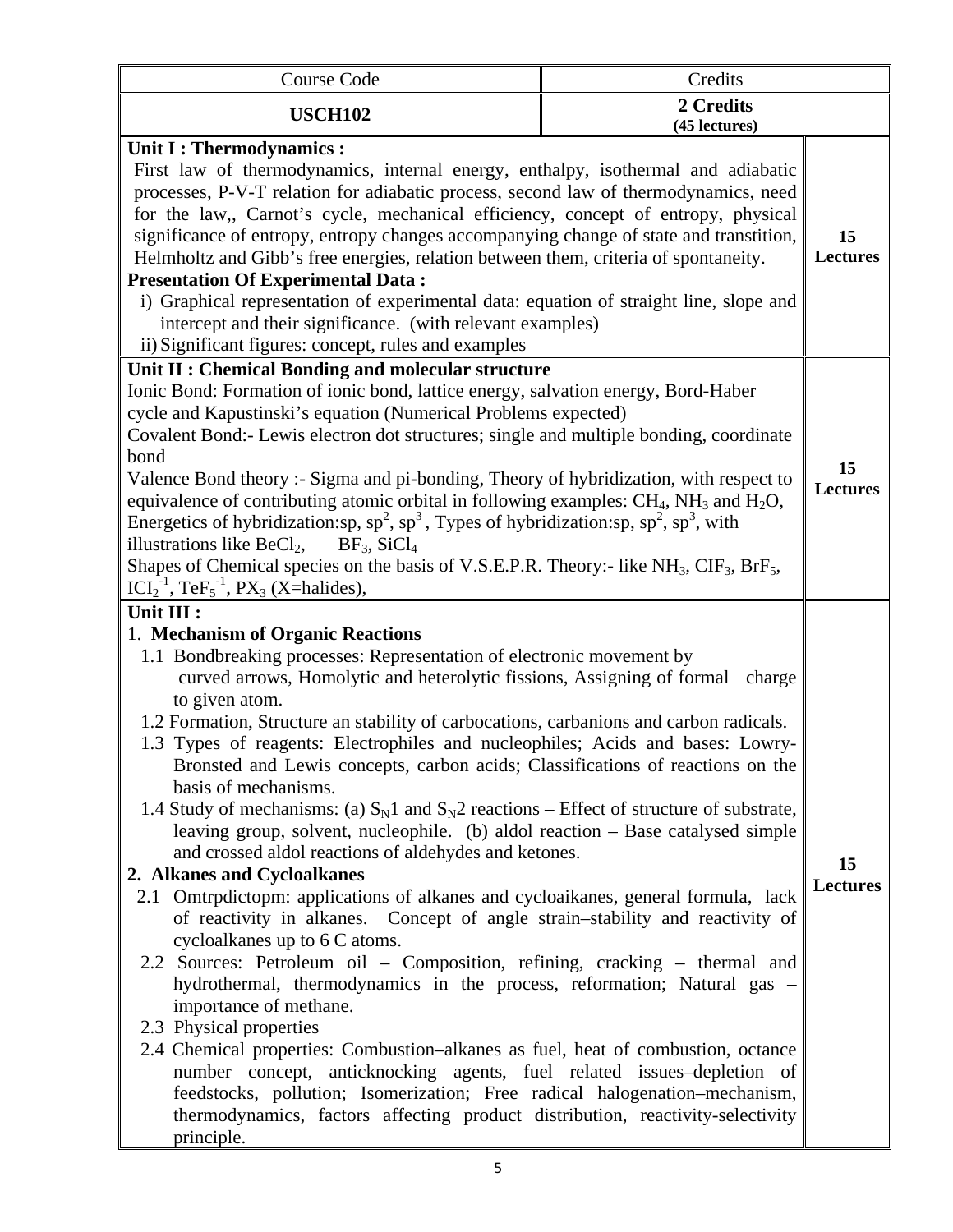| Course Code                                                                                                                                                                                                                                                                                                                                  | Credits   |  |
|----------------------------------------------------------------------------------------------------------------------------------------------------------------------------------------------------------------------------------------------------------------------------------------------------------------------------------------------|-----------|--|
| <b>USCHP1</b>                                                                                                                                                                                                                                                                                                                                | 2 Credits |  |
| <b>Practicals in Physical Chemistry</b>                                                                                                                                                                                                                                                                                                      |           |  |
| 1. Study of the acid catalysed hydrolysis of methyl acetate. (rate constant to be evaluated                                                                                                                                                                                                                                                  |           |  |
| graphically and from calculations)                                                                                                                                                                                                                                                                                                           |           |  |
| 2. Study of the base catalysed hydrolysis (saponification) of ethyl acetate. (rate constant to be                                                                                                                                                                                                                                            |           |  |
| evaluated graphically and from calculations)<br>3. To determine the strength of commercial sample of hydrochloric / acetic acid. (Standard                                                                                                                                                                                                   |           |  |
| solution of succinic acid to be prepared, NaOH solutions to be supplied.)                                                                                                                                                                                                                                                                    |           |  |
| 4. Ostwald's viscometer-To determine the viscosity of the given liquid.                                                                                                                                                                                                                                                                      |           |  |
|                                                                                                                                                                                                                                                                                                                                              |           |  |
| <b>Practicals in Inorganic Chemistry</b>                                                                                                                                                                                                                                                                                                     |           |  |
| 1. To study the effect of heat on a mixture of sodium carbonate and bicarbonate with respect to                                                                                                                                                                                                                                              |           |  |
| the calculation of                                                                                                                                                                                                                                                                                                                           |           |  |
| Percentage composition of the mixture<br>a)                                                                                                                                                                                                                                                                                                  |           |  |
| Atom efficiency of the reaction;<br>b)                                                                                                                                                                                                                                                                                                       |           |  |
| 2. Inorganic preparations:<br>Aluminum composition of the mixture<br>$\mathbf{i}$                                                                                                                                                                                                                                                            |           |  |
| Sodium thisulphate;<br>$\mathbf{ii}$ )                                                                                                                                                                                                                                                                                                       |           |  |
| 3. Volumetric Analysis :-                                                                                                                                                                                                                                                                                                                    |           |  |
| a) Determination of the number of electrons required in a chemical reaction between                                                                                                                                                                                                                                                          |           |  |
| potassium oxalate and potassium permanganate tirimetrically (weighed sample of oxalic                                                                                                                                                                                                                                                        |           |  |
| acid should be used)                                                                                                                                                                                                                                                                                                                         |           |  |
| b) Determination of the strength of sodium carbonate and sodium bicarbonate by titration                                                                                                                                                                                                                                                     |           |  |
| with standard acid solution using phenolphthalein and methyl orange as indicators;                                                                                                                                                                                                                                                           |           |  |
| c) Determination of the volume strength of hydrogen peroxide solution, by titration with<br>standard potassium permanganate solution.                                                                                                                                                                                                        |           |  |
| 4. Inorganic semi-micro qualitative analysis of sample containing two anions and any four cations                                                                                                                                                                                                                                            |           |  |
| from the groups given below:*                                                                                                                                                                                                                                                                                                                |           |  |
| **Group A) $Pb^{2+}$ , $Cu^{2+}$ , $Fe^{3+}$ , $Ni^{2+}$ , $Zn^{2+}$ , $Ca^{2+}$ , $Mg^{2+}$ , NH4 <sup>1+</sup> ,                                                                                                                                                                                                                           |           |  |
| Group B) NH <sub>4</sub> <sup>1+</sup> , K <sup>1+</sup> , AI <sup>3+</sup> , Cd <sup>2+</sup> , Mn <sup>2+</sup> , Ba <sup>2+</sup> , Co <sup>2+</sup> , Mg <sup>2+;</sup><br>Group C) K <sup>1+</sup> , Fe <sup>3+</sup> , Sr <sup>2+</sup> , Cu <sup>2+</sup> , Cr <sup>3+</sup> , Ni <sup>2+</sup> , AI <sup>3+</sup> , Mg <sup>2-</sup> |           |  |
|                                                                                                                                                                                                                                                                                                                                              |           |  |
| Anions: CO32-, SO42-, NO31-, Cl1-, Br1-, I1-, Complexities of anion not expected)                                                                                                                                                                                                                                                            |           |  |
| * Minimum two mixtures belonging to each group should be analyzed                                                                                                                                                                                                                                                                            |           |  |
| ** Sulphide in any from should not be used for precipitation of cations.                                                                                                                                                                                                                                                                     |           |  |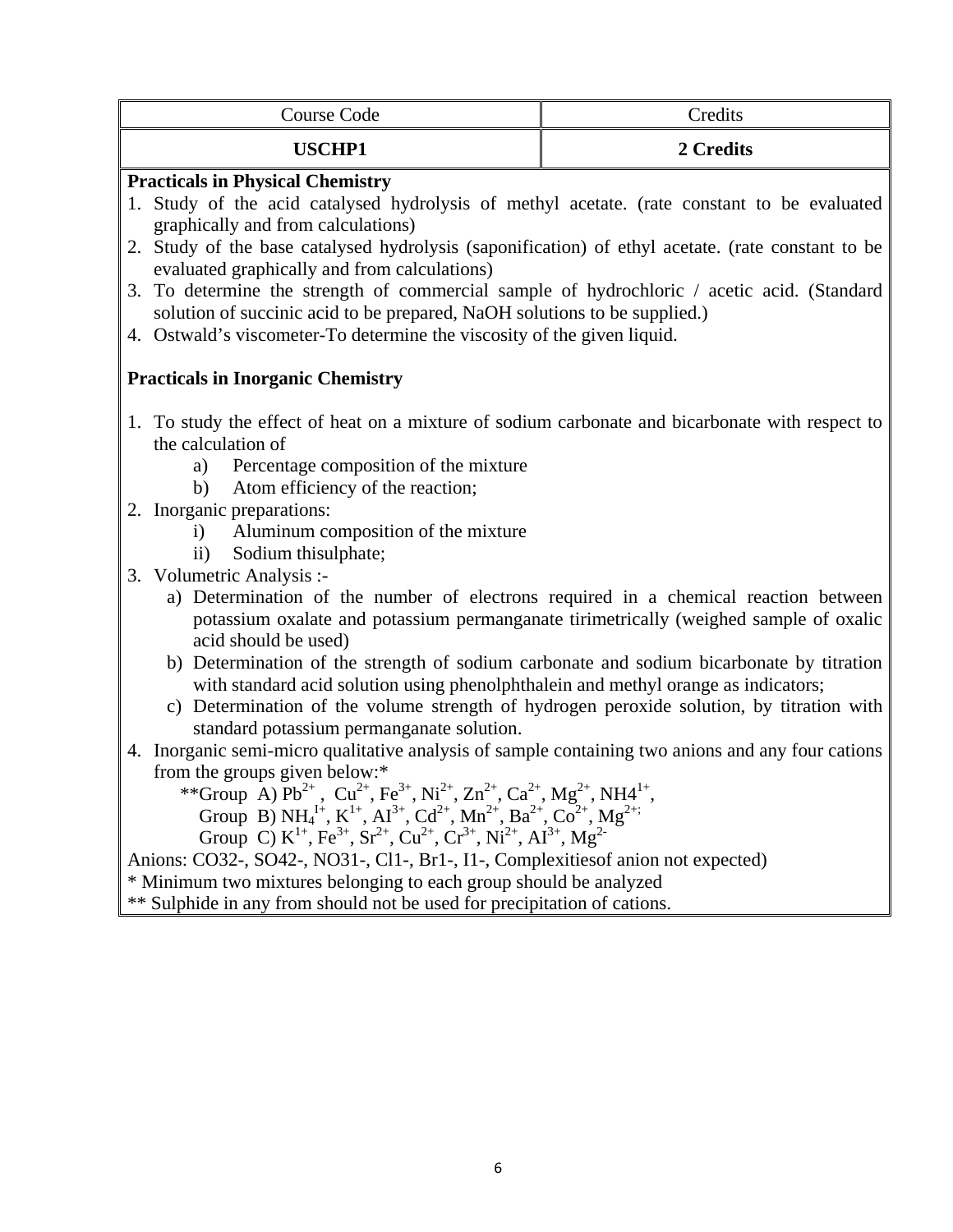### **Semester II**

| Course Code                                                                                                       | Credits                        |                    |
|-------------------------------------------------------------------------------------------------------------------|--------------------------------|--------------------|
| <b>USCH201</b>                                                                                                    | 2 Credits                      |                    |
|                                                                                                                   | (45 lectures)                  |                    |
| Unit I: CHEMICAL KINETICS                                                                                         |                                | <b>15 Lectures</b> |
| Rate of reaction, definition of rate constant, measurement of reaction rates,                                     |                                |                    |
| order and molecularity, integrated rate equations for zero, first and second                                      |                                |                    |
| order reactions (for second order reactions only a=b to be considered), kinetic                                   |                                |                    |
| characteristics of first and second order reactions, pseudo first order reactions.                                |                                |                    |
| Methods of determining order of reaction by                                                                       |                                |                    |
| a) Integration method<br>b) graphical method                                                                      |                                |                    |
| c) equi-fraction method                                                                                           | d) Ostwald's isolation method. |                    |
| Effect of temperature on rate of a reaction, temperature coefficient, Arrehenius                                  |                                |                    |
| equation.                                                                                                         |                                |                    |
| Catalysis characteristics of catalysed reactions, classification & examples.                                      |                                |                    |
| <b>PHOTOCHEMISTRY</b>                                                                                             |                                |                    |
| Laws of photochemistry, photon yield (quantum yield) and its determination,                                       |                                |                    |
| primary and secondary reactions, reasons for high and law quantum yield,                                          |                                |                    |
| study of photochemical reaction:                                                                                  |                                |                    |
| i) Reaction between hydrogen and chlorine, ii) dissociation of hydrogen iodine.                                   |                                |                    |
| Photo sensitizers and photosensitized reactions, photochemical smog, ozone                                        |                                |                    |
| depletion, concept of flash photolysis.                                                                           |                                |                    |
| <b>Unit II</b>                                                                                                    |                                | <b>15 Lectures</b> |
| 1. Chemistry of Coordination compounds                                                                            |                                |                    |
| 1.1 Distinction between double salts and coordination compounds;                                                  |                                |                    |
| 1.2 Effective atomic number rule                                                                                  |                                |                    |
| 1.3 IUPAC nomenclature:                                                                                           |                                |                    |
| 1.4 Terms involved in coordination chemistry;                                                                     |                                |                    |
| 1.5 Experimental evidences of coordinate bond formation;                                                          |                                |                    |
| 1.6 Werner's theory of coordination compounds;                                                                    |                                |                    |
| 1.7 Isomerism in coordination compounds                                                                           |                                |                    |
| 1.7.1 Ionisation isomerism;                                                                                       |                                |                    |
| 1.7.2 Hydrate isomerism;                                                                                          |                                |                    |
| 1.7.3 Linkage isomerism;                                                                                          |                                |                    |
| 1.7.4 Coordination position isomerism;                                                                            |                                |                    |
| 1.7.5 Stereoisomerism-geometrical and optical isomerism, with<br>special reference to coordination Number 4 and 6 |                                |                    |
| 1.8 Application of coordination compounds                                                                         |                                |                    |
| 2. Comparative chemistry of group 13 elements:-                                                                   |                                |                    |
| 2.1 Trends in metallic character, oxidation states, melting and boiling                                           |                                |                    |
| points I pair effect                                                                                              |                                |                    |
| 2.2 Structures of electron deficient compounds with reference to boron                                            |                                |                    |
| hydrides;                                                                                                         |                                |                    |
| 2.3 Chemistry of aluminum compounds: halides, oxides and alkyls                                                   |                                |                    |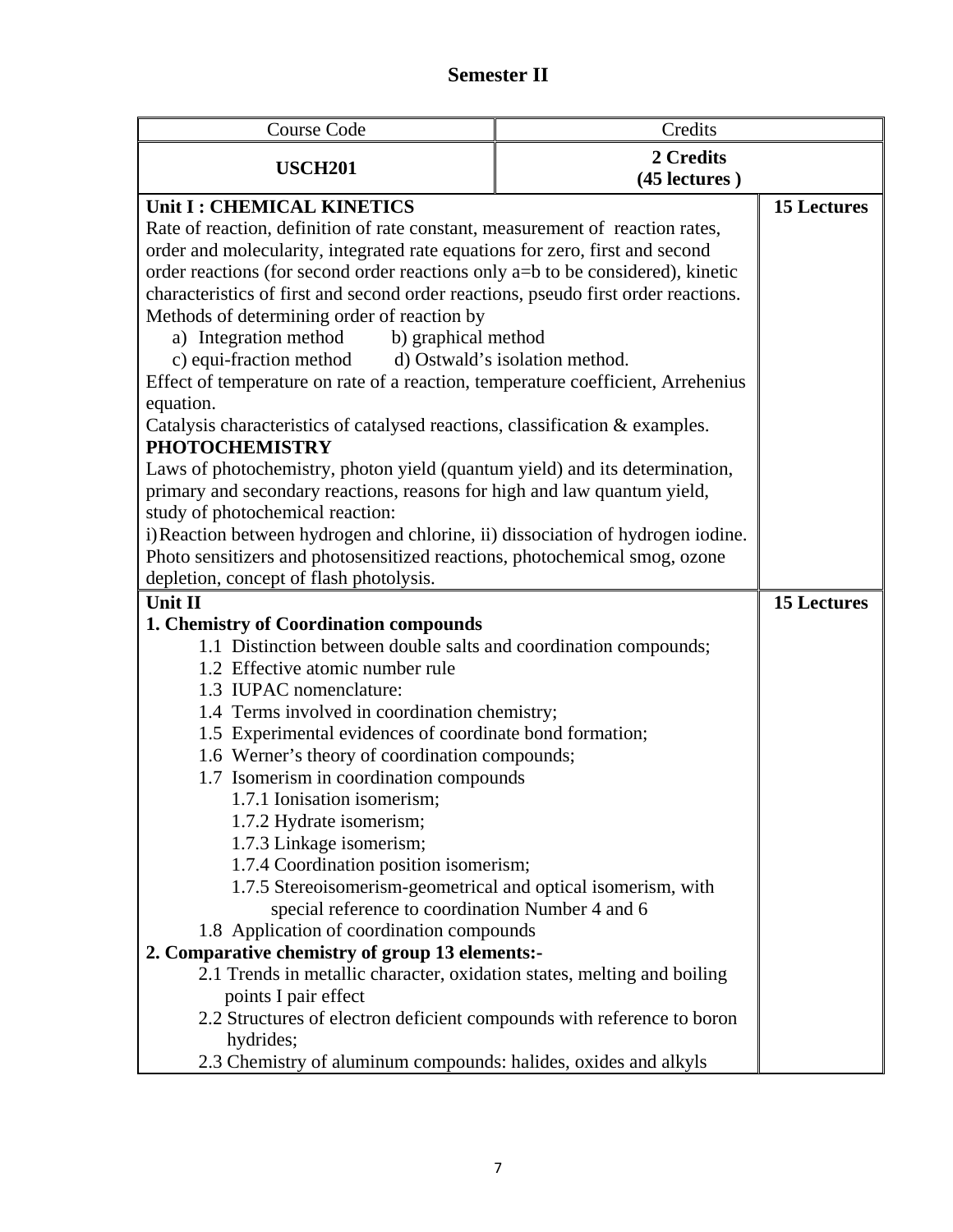| Unit III |                                                                                                                                     | <b>15 Lectures</b> |
|----------|-------------------------------------------------------------------------------------------------------------------------------------|--------------------|
|          | <b>Stereochemistry of Organic Compounds</b>                                                                                         |                    |
|          | 1.1 Isomerism – Types of isomerism : Structural isomerism                                                                           |                    |
|          | (chain, position and functional) and Stereoisomerism.                                                                               |                    |
|          | 1.2 Chirality: Configuration, chirality and enantiomers,                                                                            |                    |
|          | stereogenic/chiral centre, asymmetric carbon atom, Representation of                                                                |                    |
|          | configuration by "flying wedge formula" and projection formulate –                                                                  |                    |
|          | Fischer, Newman and Sawhorse. The interconversion of the formulae.                                                                  |                    |
|          | 1.3 Stereochemistry of carbon compounds with one, and two similar and                                                               |                    |
|          | dissimilar asymmetric carbon atoms; enantioners, diastereomers, and                                                                 |                    |
|          | racemic mixtures and their properties, threo, erythro and meso-                                                                     |                    |
|          | isomers.                                                                                                                            |                    |
|          | 1.4 Diastereomerism (Geometrical isomerism) due to restricted rotation                                                              |                    |
|          | around cabon-carbon double bond.                                                                                                    |                    |
|          | 1.5 Conformation: Conformations of ethane. Difference between                                                                       |                    |
|          | configuration and conformation.                                                                                                     |                    |
|          |                                                                                                                                     |                    |
|          | 2. Alkenes, Cycloalkenes, Alkadiences, and Alkynes                                                                                  |                    |
| 2.1      | Introduction: Concept of elements of unsaturation; applications of                                                                  |                    |
|          | alkenes, cuclolkenes, alkadiences and alkynes. Olefin                                                                               |                    |
| 2.2      | polymerization, heat of hydrogenation and stability.                                                                                |                    |
|          | Preparation of alkenes and cycloalkenes (up to 6 carbon atoms):<br>Dehydration of alcohols, Dehydrohalogenation of haloalkenes - E1 |                    |
|          | and E2 mechanisms.                                                                                                                  |                    |
| 2.3      | Reaction of alkenes and cycloalkenes (up to 6 carbon atoms):                                                                        |                    |
|          | Hydrogenation, epoxidation, permanganate oxidation, ozonolysis,                                                                     |                    |
|          | halogenations, addition of HX – Markovnikov's and anti –                                                                            |                    |
|          | Markovnikov's additions (with mechanisms) formation of                                                                              |                    |
|          | halohydrins, hydroboration- oxidation                                                                                               |                    |
| 2.4      | Alkadienes: Types of alkadienes and their stabilities - cumulated,                                                                  |                    |
|          | isolated, conjugated; Reactions of conjugated dienes $-1,2$ – and 1,4-                                                              |                    |
|          | additions, Diels-Alder reaction.                                                                                                    |                    |
| 2.5      | Preparation of alkenes: Dehydrohalogenation of vicinal dihalides                                                                    |                    |
|          | and haloalkenes, from metal carbides.                                                                                               |                    |
| 2.6      | Reaction of alkynes: Hydration, Addition of HX, selective                                                                           |                    |
|          | hydrogenation to cis-and trans-alkenes, acidity of terminal alkynes,                                                                |                    |
|          | preparation of metal acetylides and their alkylation.                                                                               |                    |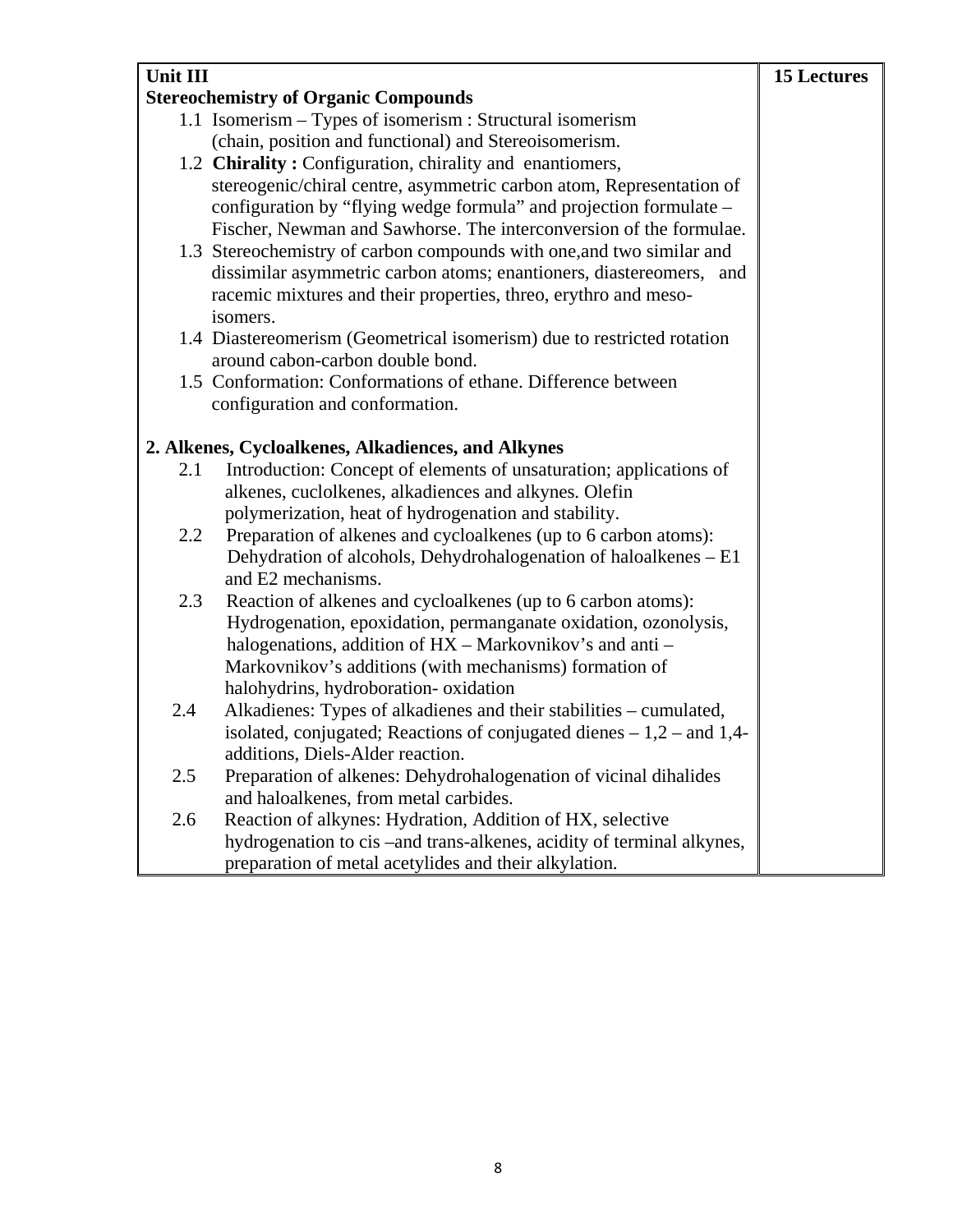| Course Code                                                                                                       | Credits |                    |
|-------------------------------------------------------------------------------------------------------------------|---------|--------------------|
| 2 Credits<br><b>USCH202</b><br>(45 lectures)                                                                      |         |                    |
| Unit I:                                                                                                           |         | <b>15 Lectures</b> |
| <b>Chemical Calculations:-</b>                                                                                    |         |                    |
| Methods of expressing concentration of solutions-molarity, normality,                                             |         |                    |
| molality, mole fraction, formality, dilution of solutions, interconversion                                        |         |                    |
| between different concentration units, concept of milliequivalents, millimols,                                    |         |                    |
| ppm and ppb.<br>Primary and secondary standards, preparation of standard solutions,                               |         |                    |
| calculation of concentration of commercial samples of acids and bases like Use                                    |         |                    |
| of computers in chemical calculations.                                                                            |         |                    |
| <b>Introduction To Molecular Spectroscopy</b>                                                                     |         |                    |
| Nature of electromagnetic radiation, interaction of emr with matter-absorption,                                   |         |                    |
| emission, florescence and scattering, Energy types and energy levels of for                                       |         |                    |
| atoms and molecules. Types of spectroscopy, regions of electromagnetic                                            |         |                    |
| spectrum and different types of spectroscopy. General applications of different                                   |         |                    |
| spectroscopic techniques. (qualitative discussion-information to be given in                                      |         |                    |
| tabular format)                                                                                                   |         |                    |
| Unit II :                                                                                                         |         | <b>15 Lectures</b> |
| 1. Basic Bioinorganic Chemistry- Introduction, essential and non-essential                                        |         |                    |
| elements in biological systems; role of metal ions such as Na, K, Fe, and                                         |         |                    |
| Cu in biological systems;                                                                                         |         |                    |
| 2. Environmental Chemistry -<br>2.1 Study of various gaseous pollutants such as oxides of nitrogen, carbon        |         |                    |
| and sulphur with respect to i) sources of emission; ii) fate; iii) health                                         |         |                    |
| hazards and iv) control measures;                                                                                 |         |                    |
| 2.2 Green House effect, Ozone layer depletion, and its consequences                                               |         |                    |
| <b>Comparative Chemistry of group-14 elements:-</b><br>3.                                                         |         |                    |
| Trends in metallic character, oxidation states, melting and boiling<br>3.1                                        |         |                    |
| points inert pair effect;                                                                                         |         |                    |
| 3.2 Catenation and allotropy with special reference to carbon (to include                                         |         |                    |
| study of fullerenes):                                                                                             |         |                    |
| 3.3 Chemistry of silicon with special reference to methods of purification                                        |         |                    |
| zone refining and single crystal method                                                                           |         |                    |
| 3.4 Introduction of silicones with reference to methods of preparation and                                        |         |                    |
| their uses.                                                                                                       |         | <b>15 Lectures</b> |
| Unit III:                                                                                                         |         |                    |
| 1. Aromaticity and Aromatic Hydrocarbons<br>Aromaticity: Characteristic properties of aromatics compounds,<br>1.1 |         |                    |
| Hucker's rule, aromaticity and antiaromaticity, resonance energy.                                                 |         |                    |
| 1.2 Aromatic hydrocarbons: (a) Benzenoid hydrocarbons; benzene,                                                   |         |                    |
| naphthalene, antnracene, phenanthrene. (b) Nonbenzenoid icons:                                                    |         |                    |
| Cyclopropenium, cyclopentadienide, cycloheptatrienium cation                                                      |         |                    |
| 1.3 Antiaromatic hydrocarbons: Cycloburadiene, structure of                                                       |         |                    |
| 2. Reactions of aliphatic organic compounds and their interconversions                                            |         |                    |
| 2.1 Reactions of Alkyl halides with : Aqueous Alkali, Alcoholic alkali                                            |         |                    |
| (dehydrohalogeneation) Potassium cyanide, acid. Conversion of alkyl                                               |         |                    |
|                                                                                                                   | 9       |                    |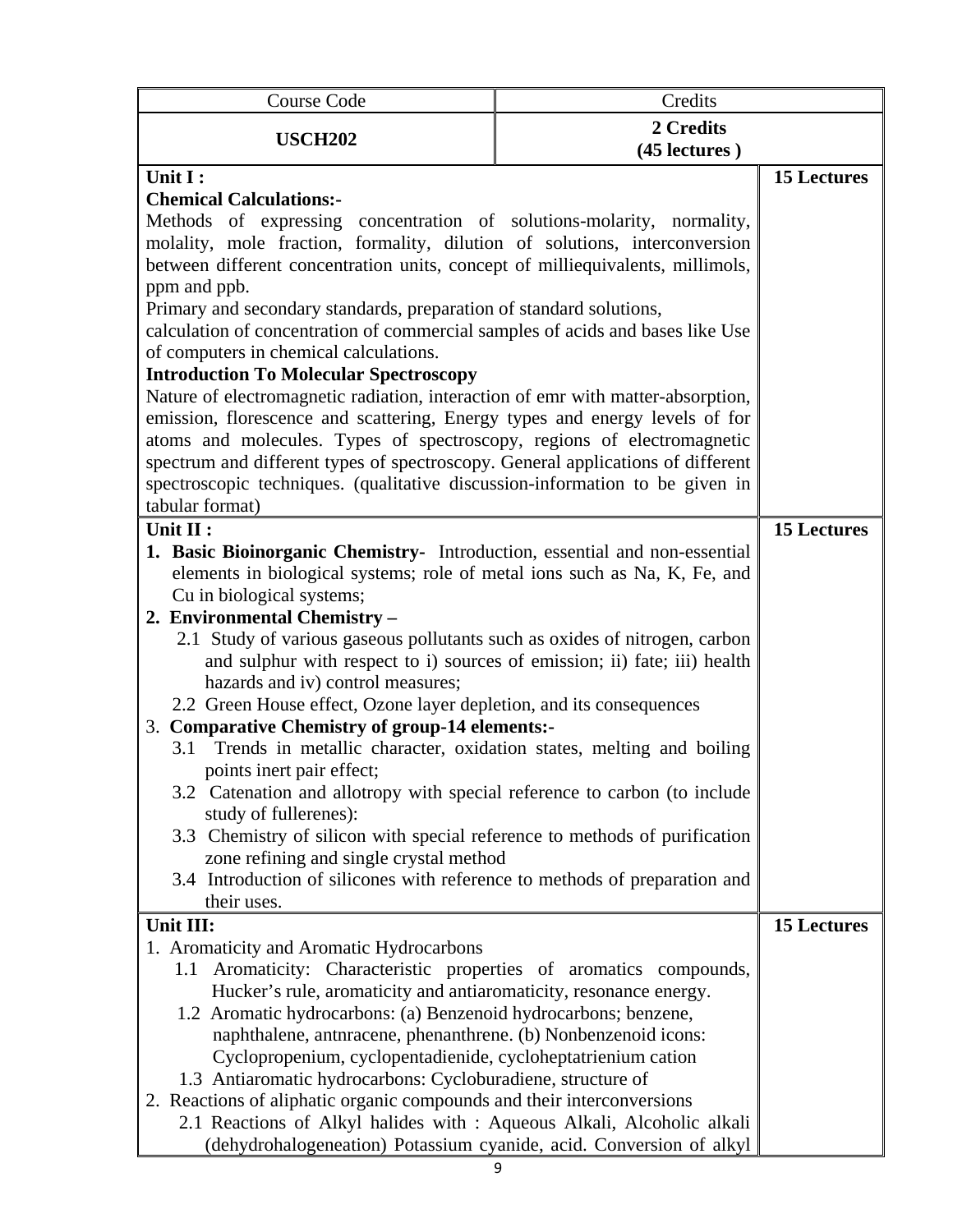| cyanide further to primary amine and carboxylic acid, Ammonia,         |  |
|------------------------------------------------------------------------|--|
| Sliver salt of carboxylic acid, Sodium Alkoxide, Formation of          |  |
| Grignard Reagent, Wurtz reaction.                                      |  |
| 2.2 Reactions of Alcohols with : Sodium Metal, HX, PCI3, PCI5, SOCI2,  |  |
| Dehydration, Oxidation of primary, secondary and tertiary alcohols.    |  |
| 2.3 Reactions of Aldehydes and Ketones:                                |  |
| 2.3.1 Addition to carbonyl compounds : - i) HCN ii) Grignard           |  |
| Reagent. Condensation reaction with hydroxylamine.                     |  |
| 2.3.2 Aldol Condensation.                                              |  |
| 2.3.3 Reduction of Aldehydes and Ketones:- i) Catalutic Reduction ii)  |  |
| Clemenson's Reduction. iii) Reduction with LiAIH4 and                  |  |
| NaBH4, iv) Wolff-Kishner reduction.                                    |  |
| 2.3.4 Haloform Reaction.                                               |  |
| 2.4 Reactions of Acids, Esters and Amides:                             |  |
| 2.4.1 Acids: Salt formation, Anhydride formation, Amide formation,     |  |
| Acid halide formation, Ester formation, Formation of alkenes.          |  |
| 2.4.2 Hdrolysis of Esters with acids and alkalies, Reaction of esters  |  |
| with Grignard Reagent, Hydrolysis of amides, Reduction of              |  |
| amides, Hoffmann bromanide reaction.                                   |  |
| 2.5 Reactions of Amines:                                               |  |
| 2.5.1 Formation of amines from – nitrolkanes, oximes                   |  |
| 2.5.2 Acetylation of amines with acetic anhydride and acetyl chloride. |  |
| Action of nitrous acid on primary, secondary and tertiary amines.      |  |
| Methylation of primary, secondary and tertiary amines, yielding        |  |
| quaternary ammonium salts; Hoffmann elimination.                       |  |

**Note :** Each reaction should be studied with respect to compounds with us to six carbon atoms. Based on these and the reactions of alkanes, alkenes and alkynes, multistep synthesis of compounds having one functional group are expected; the number of carbon atoms in each being not more than six. No mechanisms are expected.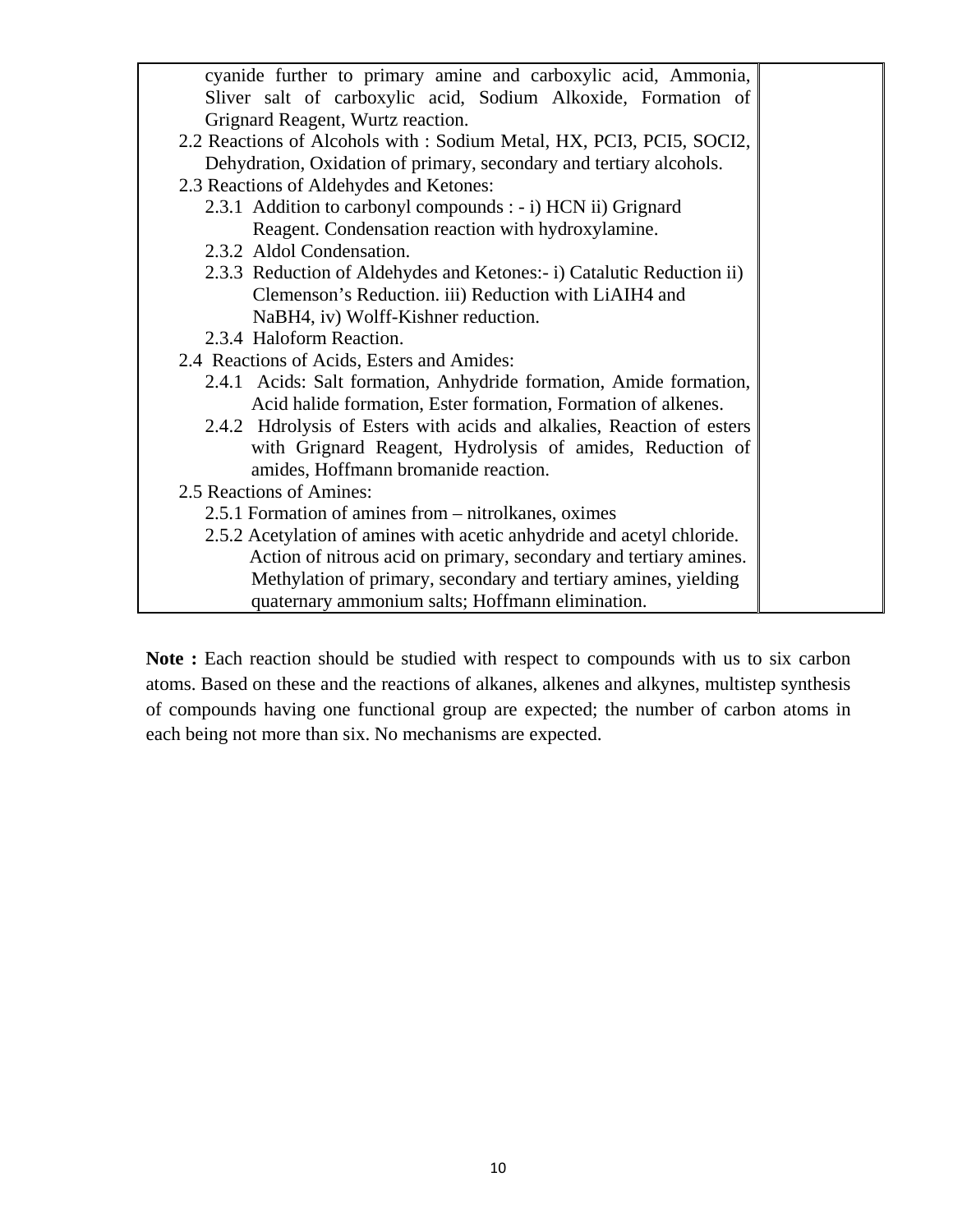| Course Code                                                                                   | Credits                                                                                    |  |
|-----------------------------------------------------------------------------------------------|--------------------------------------------------------------------------------------------|--|
| <b>USCHP2</b>                                                                                 | 2 Credits                                                                                  |  |
| (1) Purification of solid compounds by crystallization from water: Quantity of compound -     |                                                                                            |  |
| about 1 g; Quality and quantity of the crystallized compound to be given credit (minimum 6    |                                                                                            |  |
| compounds to be given).                                                                       |                                                                                            |  |
| (2) Determination of m.p. and b.p. of pure compounds and mixed melting point technique        |                                                                                            |  |
| (minimum 6 compounds)                                                                         |                                                                                            |  |
| (3) Characterization of Organic Compound (by microscale techniques)                           |                                                                                            |  |
| (a) An organic compound belonging to any of the following classes and containing only         |                                                                                            |  |
| one functional group to be characterized through the following tests.                         |                                                                                            |  |
| (b) Tests: Preliminary observations, solubility profile, elemental analysis, functional group |                                                                                            |  |
| identification, m.p./b.p                                                                      |                                                                                            |  |
| (c) Types of compounds: Carboxylic acids, phenols, aldehydes and ketones, alcohols,           |                                                                                            |  |
| esters, amines, amides, aromatic nitro compounds, halhydrocarbons, hydrocarbons.              |                                                                                            |  |
| (d) Quantity of compound to be given: About 1.0g/2.0ml                                        |                                                                                            |  |
| (e) At least one compound from each type should be given for practice, and a total of         |                                                                                            |  |
| minimum 12 compounds should be characterized during the course.                               |                                                                                            |  |
| (f) It is expected that affordable compounds from different types be given to the students    |                                                                                            |  |
|                                                                                               | for characterization, without keeping any specific list of compounds in focus, so that the |  |
| students are expected to be confident in the methods of analysis of any unknown               |                                                                                            |  |
| compound.                                                                                     |                                                                                            |  |
| Note: The theory behind the experiments is expected at the time of viva.                      |                                                                                            |  |